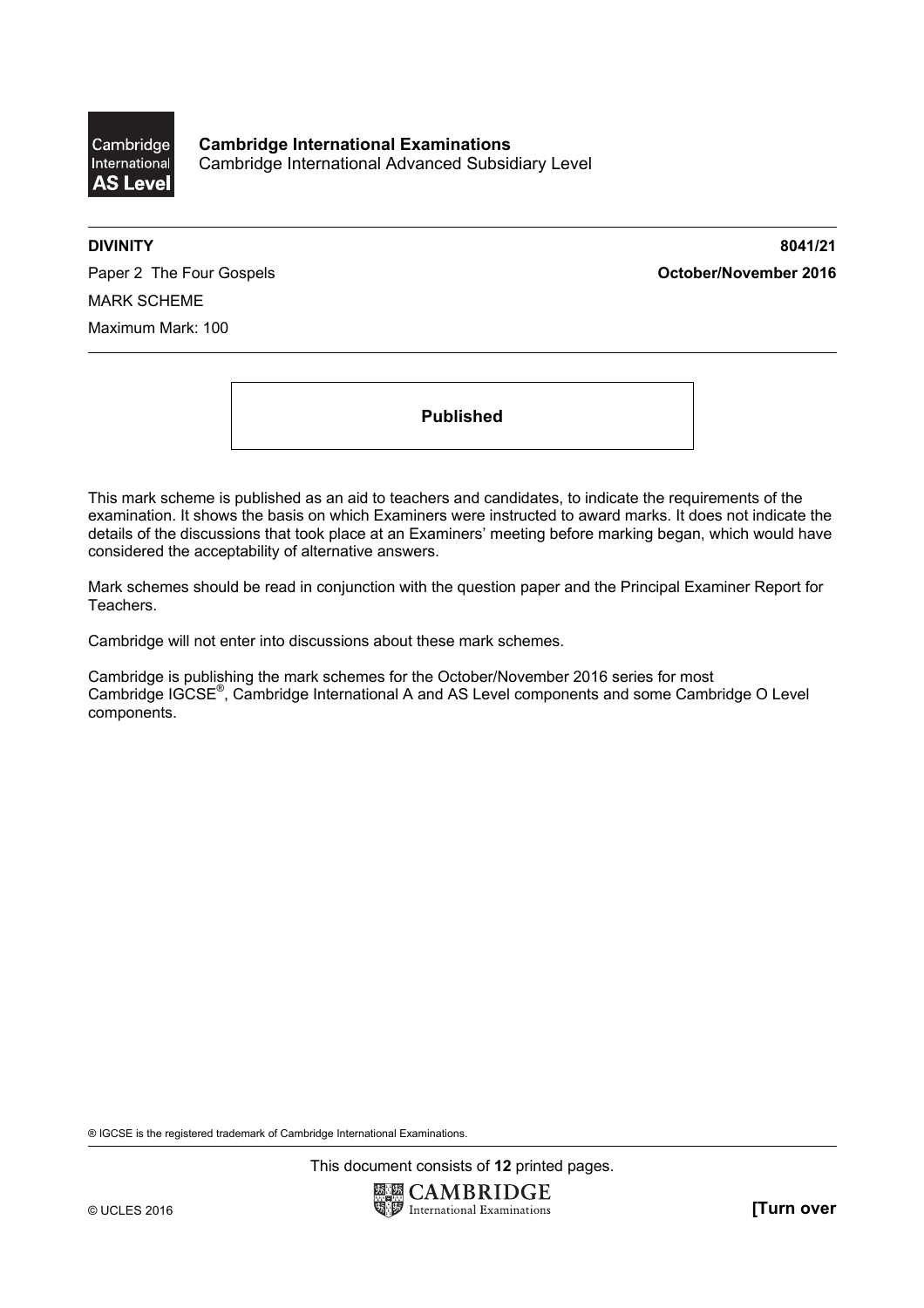| Page 2 $ $ | <b>Mark Scheme</b>                                       | <b>Syllabus</b> | <b>Paper</b> |
|------------|----------------------------------------------------------|-----------------|--------------|
|            | Cambridge International AS Level - October/November 2016 | 8041            | 21           |

Candidates are expected to show 'ability to organise and present information, ideas, descriptions and arguments clearly and logically' and to write their answers 'in continuous prose'. A good essay answers the question holistically; the interpretation and comparison of issues will be demonstrated in the course of explanation and analysis of the relevant material, and thus evidence of the fulfilment of the assessment objectives will be inextricably interwoven. Marks are always awarded for the two assessment objectives which, when combined, produce a mark which is appropriate for the overall grade descriptions.

**NB.** Any response which is appropriate (i.e. a response to a reasonable interpretation of the question) is assessed according to the extent to which it meets the syllabus requirements and fulfils the objectives, conforming to the mark band descriptions.

The descriptions are cumulative, i.e. a description at one band builds on or improves the description at lower bands. Not *all* the qualities listed in a band may be demonstrated in an answer for it to fall within that band (some of the qualities are alternatives and therefore mutually exclusive).

# **ASSESSMENT OF OBJECTIVES**

The examination will assess the candidate's ability:

- **1 To demonstrate knowledge and understanding of the main approaches to the aspects of religion specified in their chosen area through the selection, explanation and interpretation of relevant material (60%).** 
	- 0 none evident
	- 1–2 very limited/serious inaccuracies and/or relevance/completely unacceptable quality of language
	- 3–4 some significant omissions/some knowledge but no attempt at explanation of interpretation/very poor quality of language
	- 5 knowledge and understanding partial and insufficient/any explanation attempted betrays poor understanding/interpretation incorrect/definite evidence of a serious error which outweighs otherwise acceptable demonstration of knowledge and understanding/poor quality of language
	- 6 some irrelevance but sufficient material present/quality of explanation basic/interpretation limited but attempted/significant error(s) of fact but otherwise promising/quality of language fair
	- 7–8 mostly accurate and relevant/evidence that knowledge and understanding are wider than merely basic/competent handling of material/reasonable quality of language
	- 9–10 accurate, comprehensive, apposite, largely coherent/good quality of language
	- 11–12 selection of material is wide and detailed and is restricted to the relevant/explanation shows full understanding/interpretative skills well evidenced/excellent quality of language
	- 13–15 sophisticated in explanation and interpretation of scholarship; outstandingly mature in approach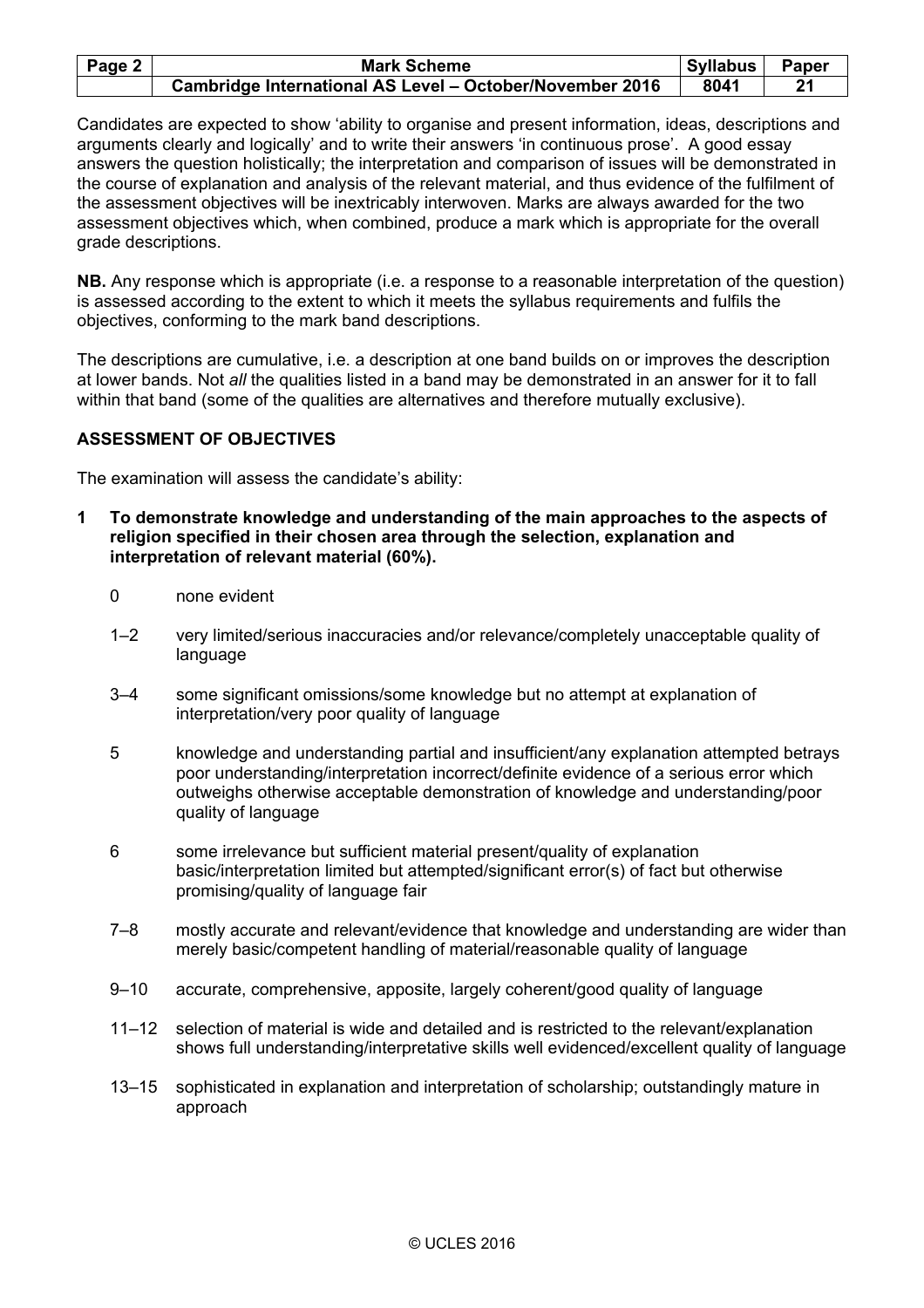| Page $3 \mid$ | <b>Mark Scheme</b>                                              | <b>Syllabus</b> | <b>Paper</b> |
|---------------|-----------------------------------------------------------------|-----------------|--------------|
|               | <b>Cambridge International AS Level - October/November 2016</b> | 8041            | 21           |

#### **2 To analyse and evaluate the issues that arise from a consideration of a mainstream academic study in their chosen area, using an appropriate quality of language (40%)**

 Evaluative ability will be assessed on the quality of the reasoning and evidence used to arrive at a position rather than the position itself. It is thus impracticable to include likely responses in this area in the outlines

- 0 none evident
- 1 only vestigial evidence/largely incoherent/completely unacceptable quality of language.
- 2 very little evidence/serious misapprehensions and inaccuracies/poorly structured/very poor quality of language
- 3 very limited and largely unsuccessful/analysis very restricted/judgement not supported by evidence/poor quality of language
- 4 attempted, but limited or only partially successful/a few glimpses of genuine ability/quality of language fair
- 5 some evidence of ability/reasonable attempt to analyse and evaluate/fairly wellstructured/some skill at communication/reasonable quality of language
- 6 having identified them, analyses and evaluates the main relevant opinions competently/logically structured / good quality of language
- 7 some well-grounded insights and judgements/coherently and systematically constructed/excellent quality of language
- 8+ personal insights and independent thought/sophistication and elegance in expression, construction and quality of language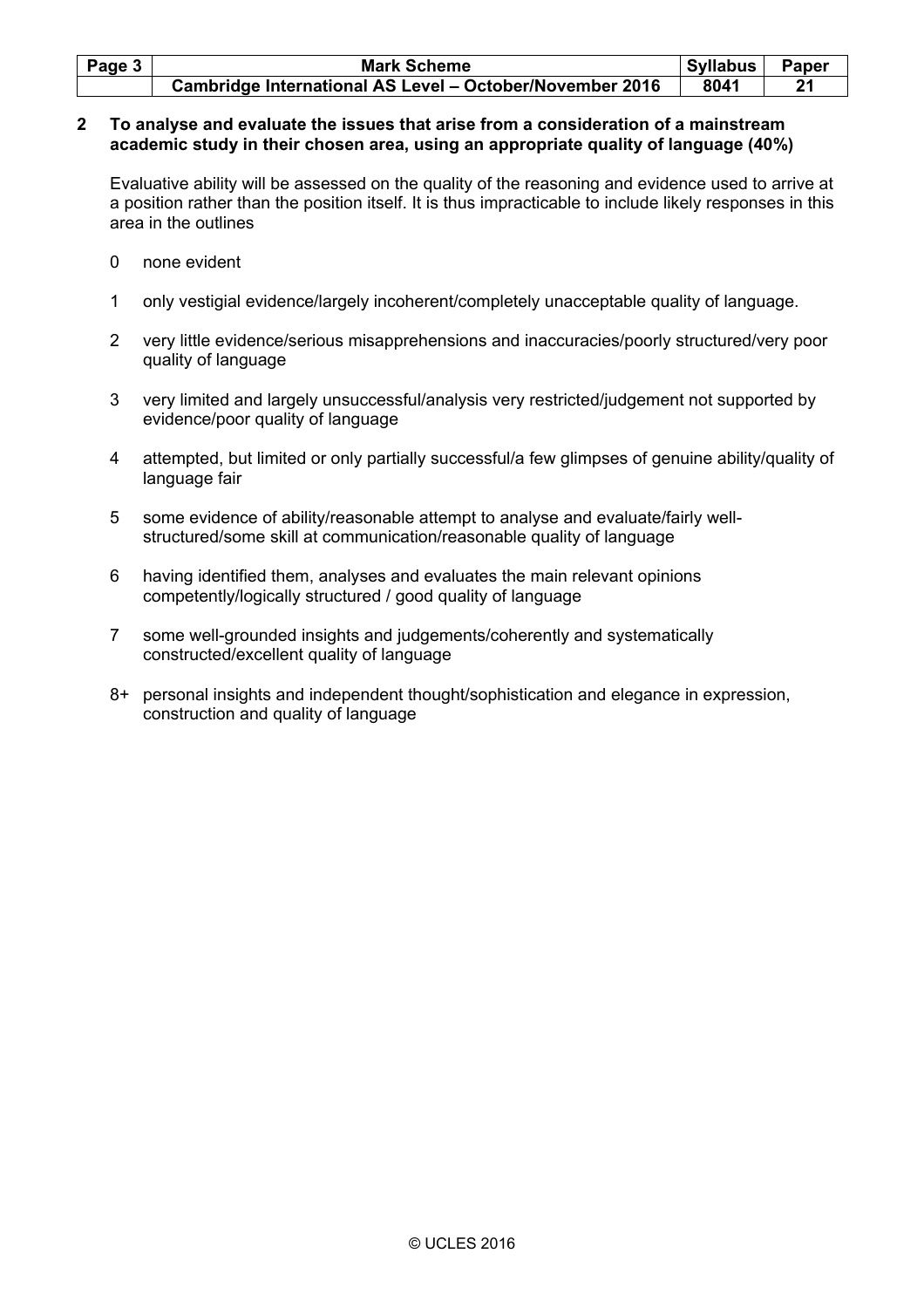| Page 4 | <b>Mark Scheme</b>                                       | Syllabus | Paper          |
|--------|----------------------------------------------------------|----------|----------------|
|        | Cambridge International AS Level - October/November 2016 | 8041     | 2 <sub>1</sub> |

#### **3 To organise and present information, ideas, descriptions and arguments clearly and logically, taking into account the use of grammar, punctuation and spelling.**

In essay answers, the organisation and presentation is inherent in the quality of the coherence and progression of the exposition; grammar, punctuation and spelling make a slightly less direct contribution to it but must be taken into account.

 The overall mark for a question (all are allotted 25 marks) reflects the descriptions below, which are cumulative, with due allowance being made for variation between the levels achieved in the two objectives, and reflecting their weightings:

- 0 answer absent/completely irrelevant
- 1 4 largely irrelevant/very short/in note form making very few significant points/completely unacceptable quality of language
- 5 7 unfinished and without much potential/high level of inaccuracy outweighing accurate material/high level of irrelevance but makes some creditable points/in note form which might have been developed into an acceptable essay of moderate quality/very poor quality of language
- 8 9 short/immature/limited knowledge/unable to create a coherent argument/poor quality of language
- 10–11 basic factual knowledge accurate and sufficient/largely relevant/analysis, critical ability, reasoning limited but occasionally attempted/has seen the main point of the question/a promising start but finished in note form/quality of language fair but limited
- 12–13 accurate factual knowledge slightly wider than just basic/in general sticks to the point/fairly complete coverage of the expected material/competent handling of main technical vocabulary/some evidence of reading/glimpses of analytical ability/fairly wellstructured/moderate quality of language
- 14–15 good and accurate factual knowledge/coherently constructed/some telling points made/definite evidence of reading/displays analytical ability/includes all the expected main points/competent handling of technical vocabulary/shows some knowledge of critical scholarship/understands what the question is looking for/reasonable quality of language
- 16–17 evidence of wide reading/quotes scholars' views fairly accurately/addresses the substance of the question confidently/is familiar with different schools of religious thought/good quality of language
- 18–19 up-to-date, accurate and comprehensively demonstrated knowledge of reputable schools of scholarly and religious thought/coherently and systematically constructed/well-informed evaluative judgements/in complete control of the material/excellent quality of language
- 20+ can compare, contrast and evaluate the views of scholars and schools of religious thought/personal insights and independent thought evident/outstanding maturity of thought and approach [for an 18 year-old]/sophistication and elegance in expression, construction and quality of language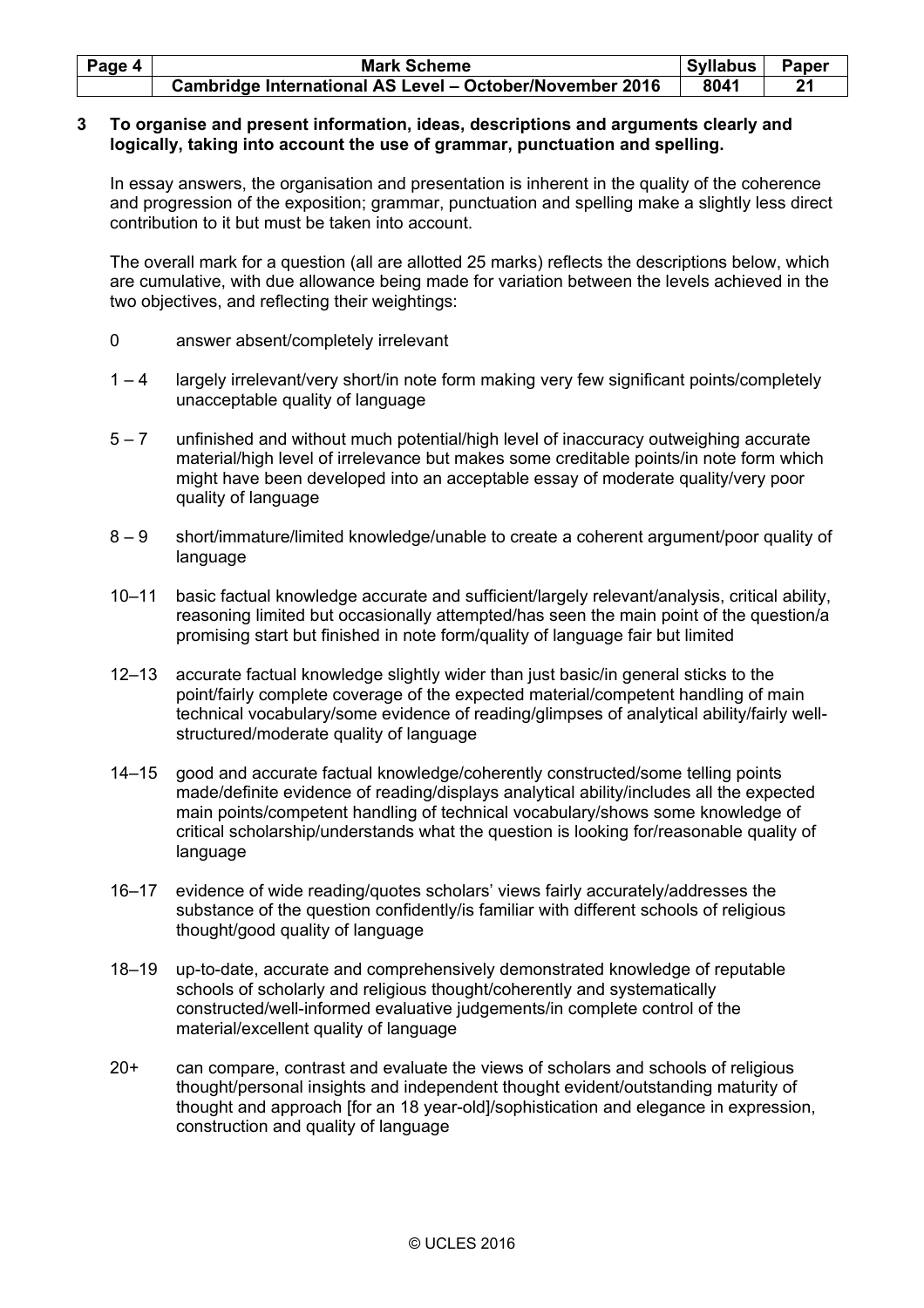| Page 5 | <b>Mark Scheme</b>                                              | <b>Syllabus</b> | <b>Paper</b> |
|--------|-----------------------------------------------------------------|-----------------|--------------|
|        | <b>Cambridge International AS Level - October/November 2016</b> | 8041            | 21           |

# **Question 1**

Only the RSV text is used in the mark scheme.

The points given below are by no means exclusive and examiners will credit all valid responses to the question.

 **(a) They do all their deeds to be seen by men; for they make their phylacteries broad and their fringes long, and they love the place of honour at feasts and the best seats in the synagogues, and salutations in the market places, and being called rabbi by men. (Matthew 23:5–7)**

Context: Discourse against the Pharisees in the last section of the main part of the Gospel.

Points:

- only in Matthew, but links with 6:1ff
- who are they? some discussion concerning the Pharisees hypocrisy
- phylacteries and fringes? significance hem being broad and long
- identification of phylacteries two leather boxes worn around the head and the left forearm of a Jewish male in worship – containing Tefillin: scrolls of Torah passages taken from Exodus and Deuteronomy
- meaning and significance of 'rabbi' 'teacher'
- contrast with the message of Jesus about humility and service
- **(b) So when Pilate saw that he was gaining nothing, but rather that a riot was beginning, he took water and washed his hands before the crowd, saying, "I am innocent of this man's blood: see to it yourselves." (Matthew 27:24)**

 Context: The trial of Jesus before Pilate who has seen his offer to release Jesus instead of Barabbas rejected by the crowd.

Points:

- only in Matthew.
- Comment on Pilate he was known to be a weak ruler and went on to lose his position because of this weakness.
- comment on 'saw that he gained nothing'
- It is very unlikely Pilate would have performed this action, thus we have to consider why Matthew included it – washing hands as a sign of innocence is a Jewish act rather than a Roman one.
- Could this be the foundation of the anti-Semitism?

#### **(c) And he preached, saying, "After me comes he who is mightier than I, the thong of whose sandals I am not worthy to stoop down and untie. I have baptized you with water; but he will baptize you with the Holy Spirit." (Mark 1:7–8)**

 Context: From the description of John the Baptist and his ministry at the beginning of the gospel.

Points:

- Who is preaching? And who is coming after?
- Significance of what is said about someone coming after ... John the forerunner.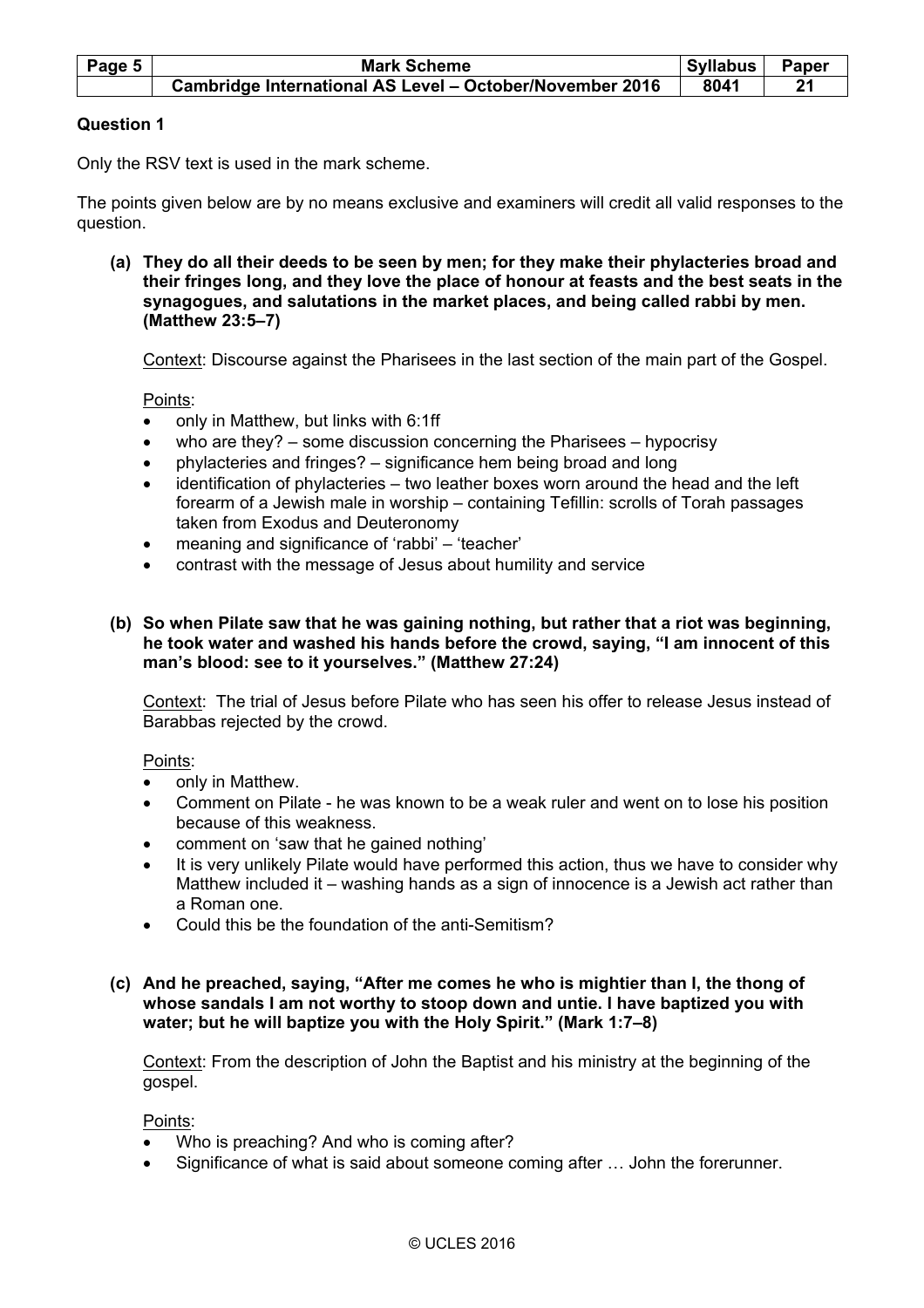| Page 6                                                        | <b>Mark Scheme</b>                                                                                                                                                                                                                                                                                                                                                                                    | <b>Syllabus</b> | Paper |
|---------------------------------------------------------------|-------------------------------------------------------------------------------------------------------------------------------------------------------------------------------------------------------------------------------------------------------------------------------------------------------------------------------------------------------------------------------------------------------|-----------------|-------|
|                                                               | Cambridge International AS Level - October/November 2016                                                                                                                                                                                                                                                                                                                                              | 8041            | 21    |
| $\bullet$<br>$\bullet$<br>$\bullet$                           | Significance of 'the thong of whose sandals ' showing the humility of John in the<br>presence of the Messiah. Not worthy of the act of a servant in the presence of the<br>Messiah.<br>Discussion concerning baptism by water - baptism signifying washing away of sin. A<br>new beginning. Cleansing from sin.<br>Contrast with baptism with the Holy Spirit. What is meant by the latter?           |                 |       |
|                                                               | (d) And he awoke and rebuked the wind, and said to the sea, "Peace! Be still!" And the<br>wind ceased, and there was a great calm. (Mark 4:39)                                                                                                                                                                                                                                                        |                 |       |
|                                                               | Context: Storm on the lake, the evening after a day of preaching in parables.                                                                                                                                                                                                                                                                                                                         |                 |       |
| ٠<br>$\bullet$<br>$\bullet$                                   | Points:<br>found also in Matthew and Luke<br>The lake is not named in this passage but is often thought to be the Sea of Galilee.<br>Comment on nature miracles in Mark specifically – the 'divine' side of Jesus – and<br>generally in the Synoptics.<br>Significance of what is said by Jesus here: power over wind and waves demonstrating<br>the Creator's power (cf Psalm 107:29).               |                 |       |
|                                                               | (e) When the messengers of John had gone, he began to speak to the crowd concerning<br>John: "What did you go out into the wilderness to behold? A reed shaken by the<br>wind?" (Luke 7:24)                                                                                                                                                                                                           |                 |       |
|                                                               | Context: Following the incident when some disciples of John had come to Jesus to ask who<br>he was.                                                                                                                                                                                                                                                                                                   |                 |       |
| $\bullet$<br>$\bullet$<br>$\bullet$<br>$\bullet$<br>$\bullet$ | Points:<br>Q material (also in Matthew)<br>explain who John was and why he had sent messengers to Jesus<br>Significance here of 'the crowds' and their possible reaction to what Jesus was saying.<br>the meaning of Jesus' statement<br>the relationship between John and Jesus - never easy in Luke<br>the "He" here is Jesus<br>OT background to this quotation – the 'reed' being of significance |                 |       |
| (f)                                                           | Soon afterward he went on through cities and villages, preaching and bringing the<br>good news of the kingdom of God. (Luke 8:1a)                                                                                                                                                                                                                                                                     |                 |       |
|                                                               | Context: Galilean ministry, after the incident in the house of Simon the Pharisee: the<br>anointing by and the forgiveness of the woman 'who was a sinner', Jesus has gone out<br>through cities and villages preaching the good news of the kingdom.                                                                                                                                                 |                 |       |
|                                                               | Points:<br>only in Luke.                                                                                                                                                                                                                                                                                                                                                                              |                 |       |

- Comment upon Jesus' mission to the 'cities and villages' comparison with Luke 10.
- comment upon the good news of the kingdom
- Luke's understanding of the 'Kingdom'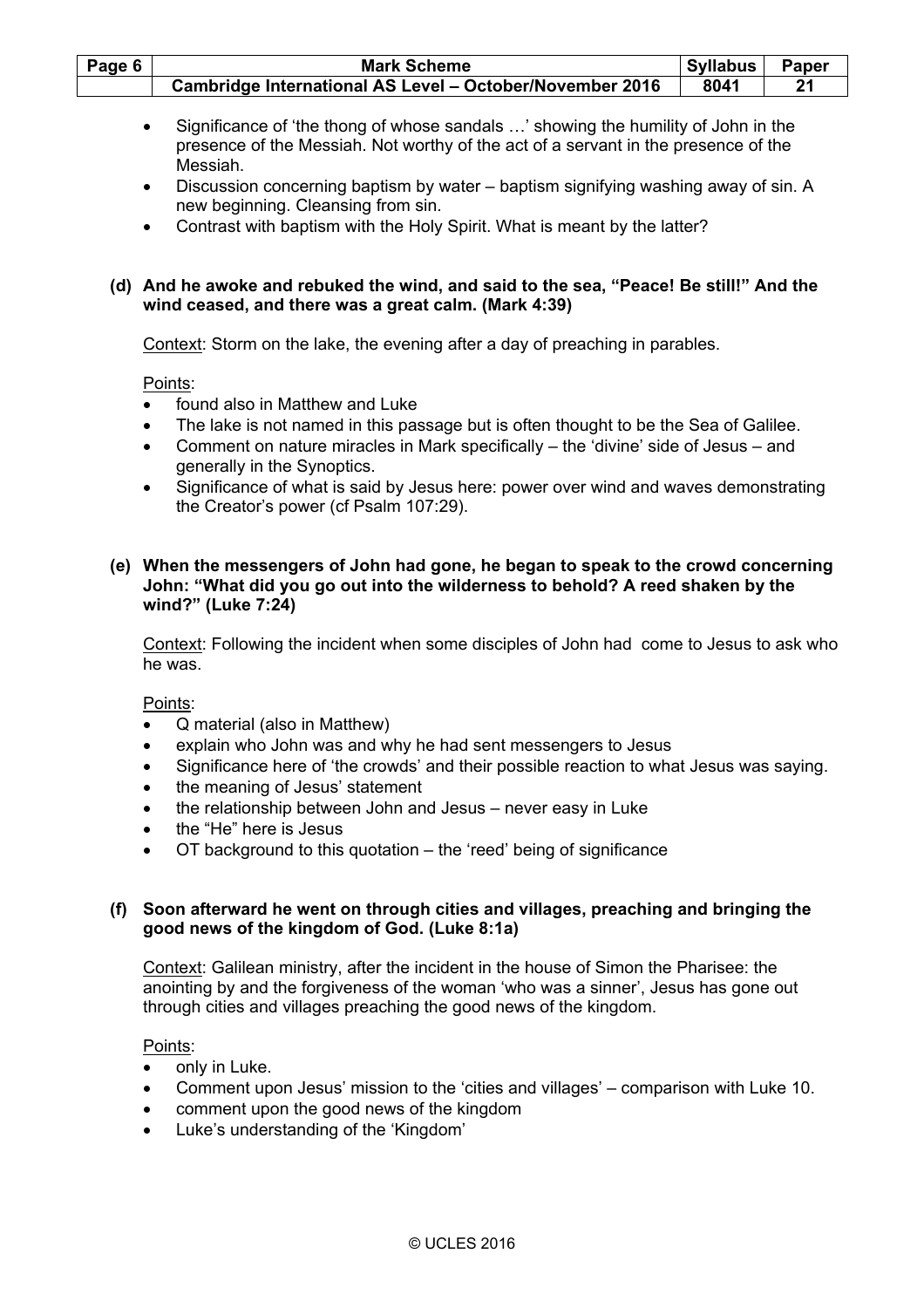| Page 7 | <b>Mark Scheme</b>                                       | <b>Syllabus</b> | Paper |
|--------|----------------------------------------------------------|-----------------|-------|
|        | Cambridge International AS Level - October/November 2016 | 8041            |       |

# **(g) Now there was a man of the Pharisees, named Nicodemus, a ruler of the Jews. This man came to Jesus by night and said to him… (John 3:1–2a)**

Context: Early in John's account of Jesus' ministry, just after the first Passover.

Points:

- only in John
- the first discourse
- Who is 'this man'? What is the significance of him being a Pharisee?
- Why did he come by night?
- What does it mean 'ruler of the Jews'?
- **(h) Since it was the day of Preparation, in order to prevent the bodies from remaining on the cross on the sabbath (for that sabbath was a high day), the Jews asked Pilate that their legs might be broken, and that they might be taken away. (John 19:31)**

Context: The crucifixion, just after Jesus had uttered his last words.

Points:

- only in John.
- The 'day of Preparation'… for the Passover, which opens up a significant discussion about the timing of the crucifixion in John.
- Pilate: who was he and what was his part in John's account?
- Why should bodies not be on the cross on the Sabbath? The Sabbath laws prevented dead bodies being touched on the Sabbath – they were deemed unclean.
- significance of the breaking of the legs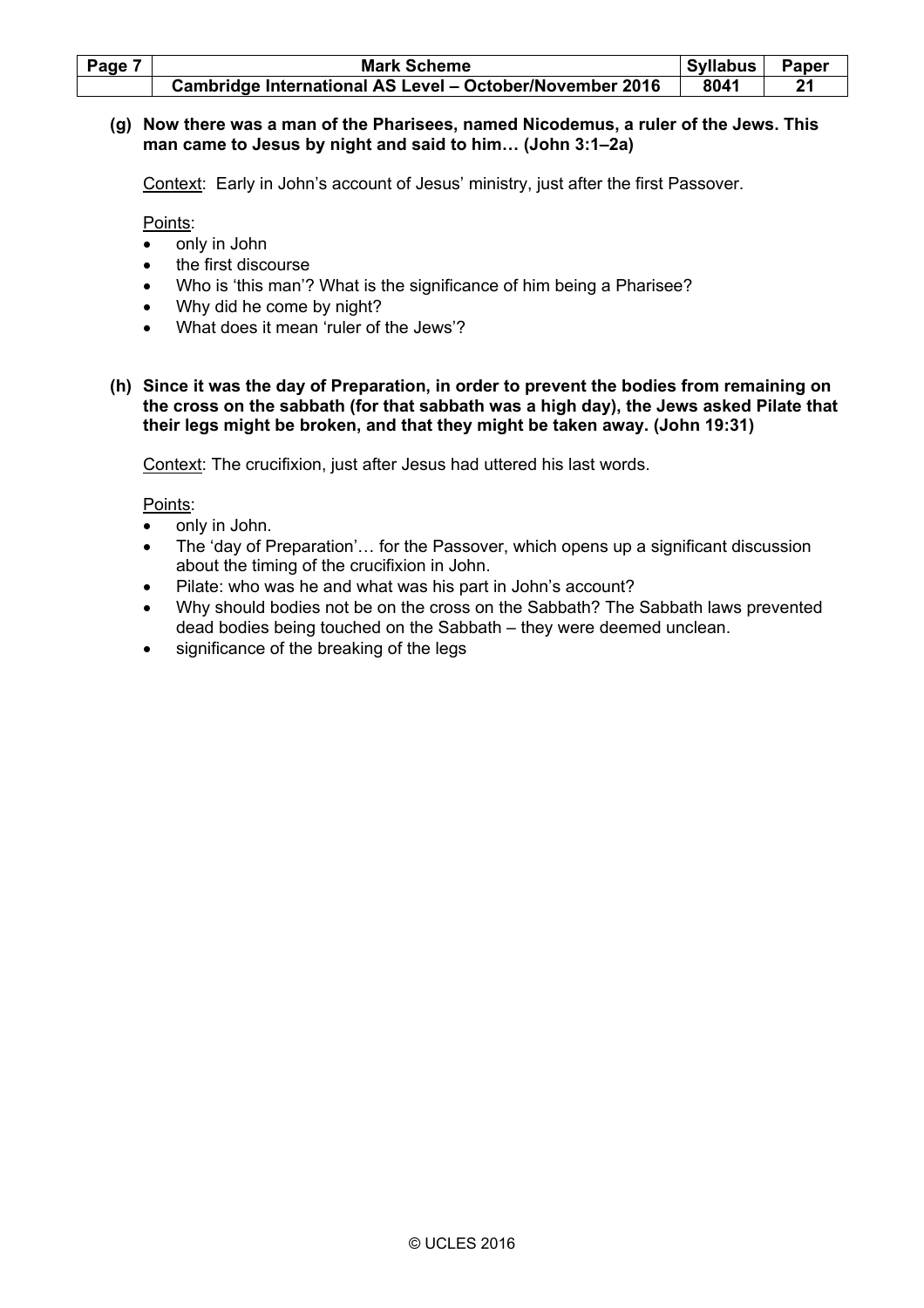| Page 8 | <b>Mark Scheme</b>                                       | <b>Syllabus</b> | Paper |
|--------|----------------------------------------------------------|-----------------|-------|
|        | Cambridge International AS Level - October/November 2016 | 8041            |       |

**Essays:** each is marked out of 25. Essays must deal with the question asked and some of the points outlined below may be expected but they are not definitive or exclusive.

### **Essay Questions on specific gospels.**

# **2 How important are forgiveness and compassion in Matthew's Gospel?**

 Here the question is looking at forgiveness and compassion. How is Jesus' teaching displayed in his actions? Examples of both of these acts are necessary for a rounded and full answer to this question. The two concepts are drawn together in Matthew's account of the Sermon on the Mount therefore there should be material from this in the candidate's answers. The other sources of material are the parables of Jesus and some material from the miracles of Jesus. Candidates need to demonstrate that they have considered both of these characteristics and not just one or the other. Essays should demonstrate a balance in the way they have constructed their answer.

### **3 How significant is the use of prophecy in Matthew's Gospel?**

 In Matthew's Gospel Jesus' life is shown as the fulfilment of the Law and the Old Testament prophets. This question will look into the Jewishness of this Gospel. Matthew makes the greatest use of prophecy. A total of 14 items are quoted by Matthew, most introduced with a statement to the effect that: "… all this took place to fulfill …"

 Isaiah is most widely cited by Matthew. There also are references to Samuel, Psalms, Jeremiah, Hosea, Micah and Zechariah.

 Matthew's drive to demonstrate that Jesus' life is a fulfilment of prophecy can lead to a particular interpretation of the Old Testament scriptures – beginning with the virgin birth of Jesus: "Look, the virgin shall conceive and bear a son, and they shall name him Emmanuel." (Matthew 1:23, from Isaiah 7:14).

 This question asks for the candidate to make an assessment of the significance of prophecy and some attempt to address this is necessary for high marks. There is plenty of material to draw from.

 Some candidates may make mention of the figures of Moses and Elijah's appearances at the Transfiguration as part of their answer. Comment should be included about the purpose of Matthew in writing his Gospel. A clear attempt to address the question in full is needed.

### **4 Assess the view that the death of Jesus is the most important event recorded in Mark's Gospel.**

 Mark's gospel is often seen as the gospel of the Passion because of the sheer volume of the work given over to the death of Jesus. The whole point of Jesus' Messianic identity being kept secret in Mark's Gospel is that he had to die. Even when the disciples confess that he's the Messiah and they come to understand him as this, they don't really realize that he must die as part of his Messianic identity. The emphasis on Jesus' time has come or his time is not yet here is evidence that the Gospel is given over to this event.

 There is a lot of material that is available to answer this question – the timing of his life and death, the Messianic Secret, the events of the last week and the fulfilment of Jesus' work on earth. Mark's gospel is the first one that really tells us the Passion Narrative in as much detail. The way Mark tells the story of the death of Jesus is to see him as a lonely figure who goes to his death abandoned by all of his followers and supporters and even abandoned by his God. Jesus from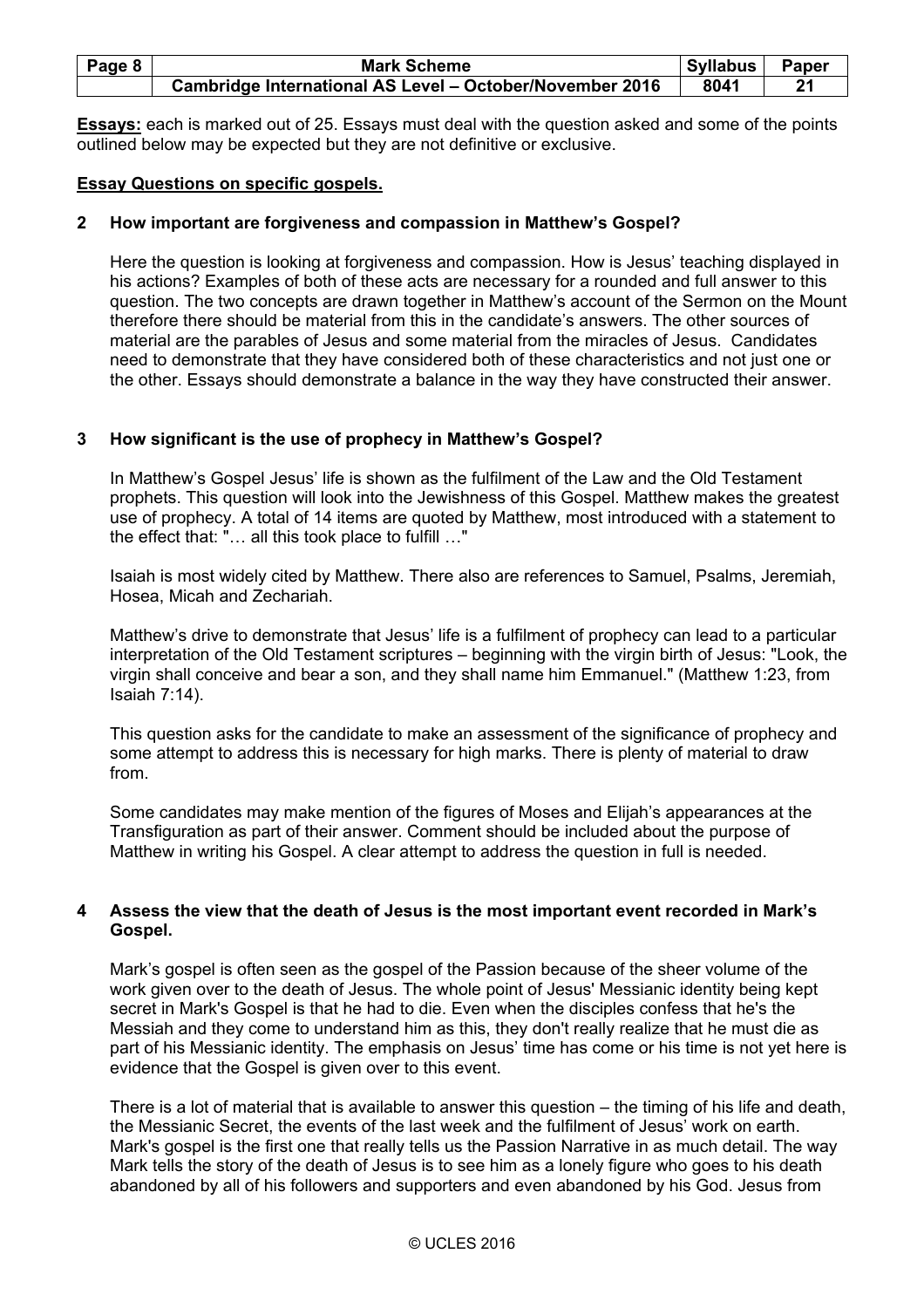| Page 9 | <b>Mark Scheme</b>                                              | Syllabus | <b>Paper</b> |
|--------|-----------------------------------------------------------------|----------|--------------|
|        | <b>Cambridge International AS Level - October/November 2016</b> | 8041     |              |

the cross says, "My God, my God, why have you forsaken me?" His death is seen as the fulfilment of his life's mission.

 Candidates should find this an interesting choice of question but answers should include an element of assessment of this matter therefore they need to show that it is possible to view other events as important also: Jesus' ministry and teaching, his miracles and his parables have a distinct and important contribution to make, but are they as important as the death to the writer of Mark?

#### **5 Examine Jesus' teaching about the kingdom of God in Mark's Gospel.**

 Answers should reflect the two main views of the Kingdom (i) the present reality (Jesus healing the sick, attested at the baptism and the transfiguration, the words of the centurion at the cross, some of the 'son of man' sayings, etc); (ii) the future coming (passages such as Mark 13). The kingdom of God parables of Chapter 4 are an important area of discussion.

 The Kingdom is not a place, or a group of people, but denotes the power and the rule of God. This Kingdom will involve a battle between the powers of evil and the power of God. We see this both in the healing of the sick (especially the casting out of demons) and in the Markan Apocalypse (Mark 13).

### **6 'The songs of Mary, Zechariah and Simeon all set the scene for what is to follow later in Luke's Gospel.' Discuss.**

 Candidates should attempt to develop some of the main Lukan themes in their discussions. Magnificat (Mary): extolling the poor at the expense of the rich and powerful, the choice and status of Mary. Benedictus (Zechariah): Davidic messiah defeating enemies, bringing light to the world. Nunc Dimittis (Simeon): salvation of the people (Jews) and the light to the Gentiles.

Themes include: the poor, the rich, women, joy, universalism and salvation.

 Candidates may demonstrate that these songs show the strong initial connection with the Jewish world from which the Gentile mission begins.

### **7 Examine Luke's account of the resurrection and of the post-resurrection appearances of Jesus.**

 There is plenty material in the last section of the Gospel (Luke 24) and candidates are likely to focus their discussion upon the theologically rich 'Emmaus' story (Luke's own material) and the fulfilment of scripture.

 The two men did not recognise Jesus as the one who walked with them. In addition there is the resurrection itself (the question is not just asking for 'L' material).

 All the accounts of the resurrection appearances are a surprise to the disciples involved which indicates their lack of understanding and faith.

 Jesus' appearances to the disciples in Jerusalem with him eating fish; his teaching to them concerning the scriptures, and finally the ascension.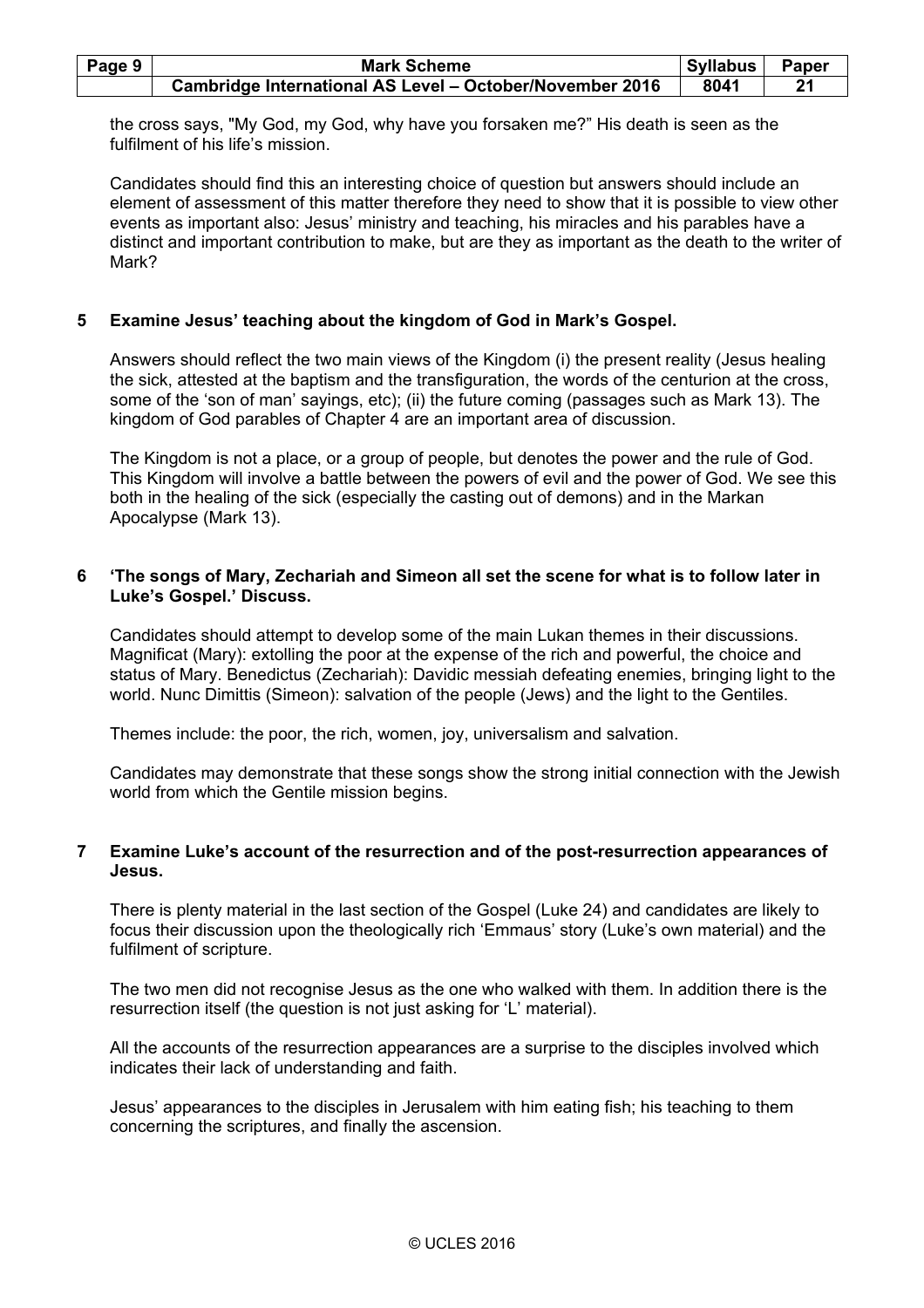| Page 10 | <b>Mark Scheme</b>                                              | Syllabus | <b>Paper</b> |
|---------|-----------------------------------------------------------------|----------|--------------|
|         | <b>Cambridge International AS Level - October/November 2016</b> | 8041     | 21           |

# **8 Show why the resurrection of Lazarus is seen as central to the Gospel of John.**

This presupposes an awareness of the 'I am' sayings and the 'signs' in John's gospel.

 There will be some retelling of the story to set this in context but in order to gain the higher marks there needs to be an understanding of the wider significance of this event in the life of Jesus in preparation for his own resurrection.

 Following this miracle the Pharisees speed up their action against Jesus and so this is the final incident after which the Gospel heads towards his Passion and final days.

 The candidate is invited to make an assessment as to the centrality of this miracle and therefore there is a need to analyse the significance in the light of the events which followed;

- the Pharisees called a meeting of the Sanhedrin and the plot to kill Jesus followed
- Jesus was no longer able to move around publically but withdrew to a quiet place
- this was just prior to the beginning of the last week of Jesus' life.

# **9 Discuss the importance of the following 'I am' sayings in John's Gospel.**

- **(i) the Good Shepherd**
- **(ii) the resurrection and the life**

# **(iii) the way, the truth and the life.**

 The 'I am' sayings are central to the Johannine christology. This discussion should allow candidates to show a good general knowledge of the christological points that arise and a specific knowledge of these 'I am' sayings. The term 'I am' is used 27 times in the gospel and answers could make reference to many but should have a knowledge of the 3 specific sayings. Examiners should expect a detailed discussion of each. The essays should present specific points being brought out by way of example and illustration. These 'I am' sayings are found in

# • 10:11,The Good Shepherd

 In this passage, Jesus contrasts the shepherd with the hired hand who runs away while the shepherd lays down his life for the sheep. What are other differences? How can we recognise the hired hand?

 Jesus also compares his knowledge of the sheep and theirs of him with the knowledge the Father and the Son have for each other. How do we as sheep know our shepherd? What does it say about our knowledge of him and our relationship to him to make this comparison with the Trinity? Who are the other sheep, not of this fold? How does he bring them in?

11:25. The resurrection and the life

 Here Jesus proclaims himself to be our way to his destination, to his Father's house. What does it mean for him to be a way (the context shows Jesus means a path or a route here)? And he proclaims that he is Life itself when resurrecting a dead friend.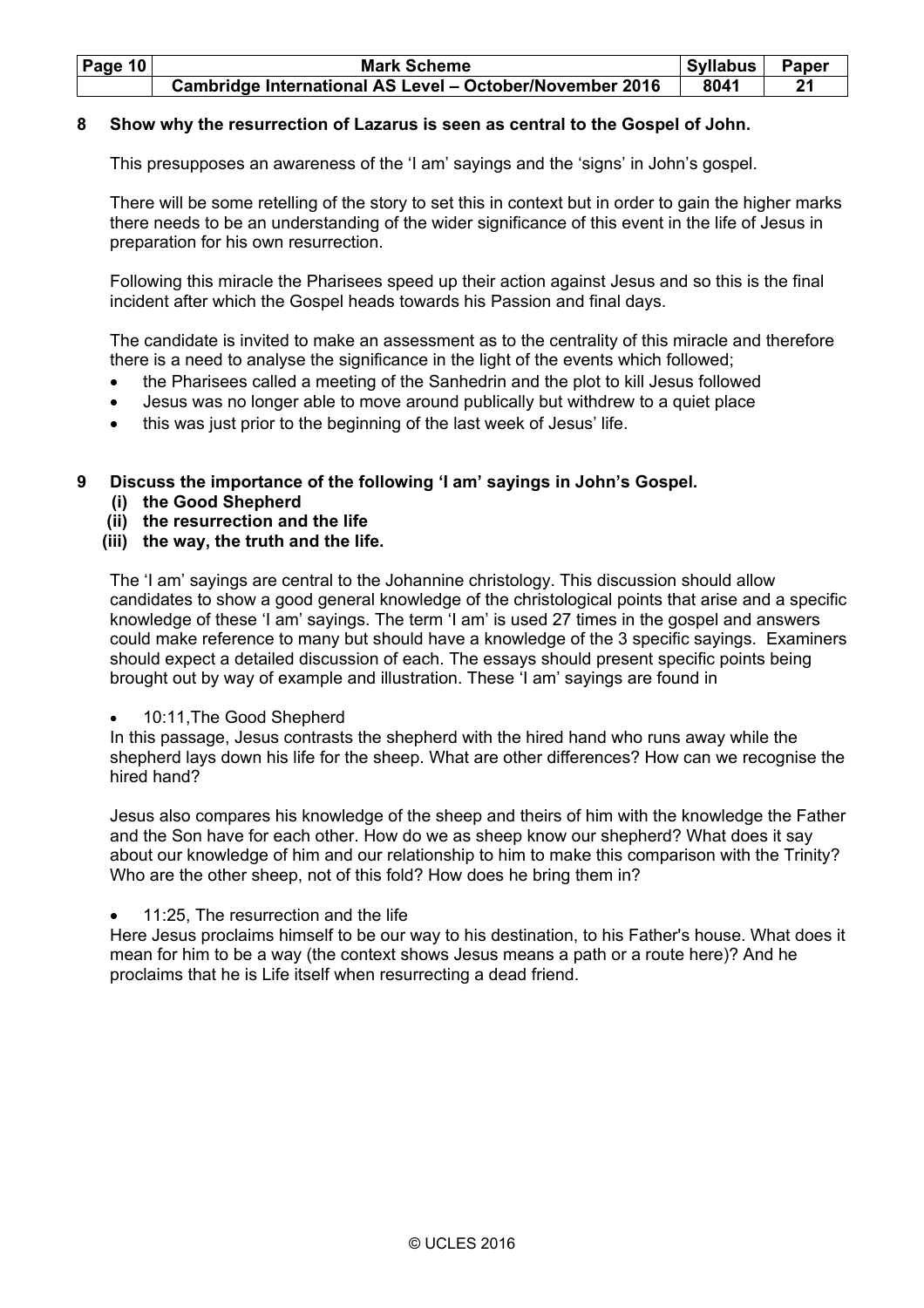| Page 11 | <b>Mark Scheme</b>                                              | <b>Syllabus</b> | <b>Paper</b> |
|---------|-----------------------------------------------------------------|-----------------|--------------|
|         | <b>Cambridge International AS Level - October/November 2016</b> | 8041            | 21           |

#### **Essay questions on general gospel themes**

### **10 Explain and analyse the teaching of Jesus on discipleship and commitment.**

 There is a lot of material in the Synoptics (especially Luke) which candidates can draw from – discussions with Nicodemus and the Samaritan woman. The scope for this question is quite large. Candidates who write about just the disciples themselves, rather than discipleship will not answer the question asked. Discipleship may include:

- the cost of discipleship
- possessions and discipleship
- mission and discipleship
- disciples called to leave all.

The relationship between discipleship and commitment.

### **11 Examine solutions to the Synoptic Problem.**

The emphasis is first on setting out their understanding of what the problem is before discussing the various scholarly solutions put forward.

Diagrams can be used but for higher marks they should be accompanied by a written explanation. A lot of candidates will refer to dated scholarly evidence from Streeter and Wrede. Main points:

- priority of Mark
- Luke's own material 'L'
- Matthew's own material 'M'
- Quelle (Q) source
- Two source hypothesis
- Four source hypothesis

#### **12 Discuss Jesus' teaching on wealth and material possessions.**

 There is ample material to draw on but to gain higher marks there must be an attempt to show that they know that the different gospel writers approach this topic in a way that reflects their individual themes and particular interests. There is a lot of material to be found in Luke as a more 'social' gospel and Matthew with its flavour of Judaism.

Some materials available for comment –:

- the rich (ruler) man who comes to Jesus
- the parable of Lazarus and the rich man
- the temple tax
- the cost of discipleship leaving all to follow Jesus
- the widow's coins
- the woman and the expensive perfume.